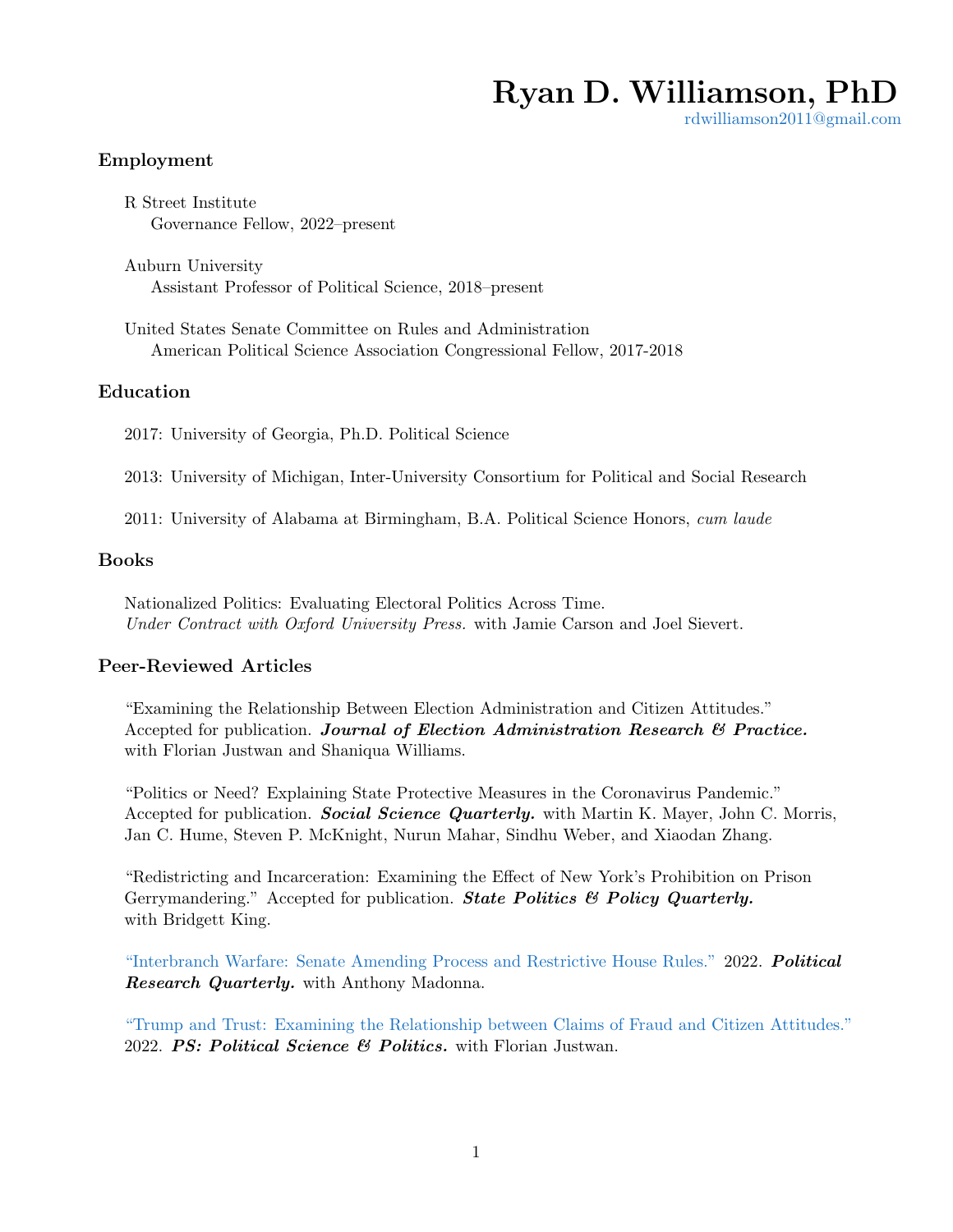["Elections, Competition, and Constituent Evaluations of U.S. Senators."](https://www.sciencedirect.com/science/article/pii/S0261379421001360) 2022. Electoral Studies. 75: 102424. with Joel Sievert.

["Contours of a National Infrastructure Policy for the New Millennium."](https://doi.org/10.1177/1087724X211016618) 2021. Public Works **Management & Policy.** 26(3): 200-209. with John C. Morris and A. Stanley Meiburg.

["Lessons from the COVID-19 Pandemic for Federalism and Infrastructure: A Call to Action."](https://doi.org/10.1177/1087724X20969165) 2021. **Public Works Management & Policy.** 26(1): 6-12. with John C. Morris.

["Institutional Variation, Professionalization, and State Implementation Choices: An Examination](https://doi.org/10.1177/02750740211007965) [of Investment in Water Quality Across the 50 States."](https://doi.org/10.1177/02750740211007965) 2021. American Review of Public Administration.  $51(6)$ :  $436-448$ . with John C. Morris and Jonathan M. Fisk.

["Nationalization and the Incumbency Advantage."](https://doi.org/10.1177/1065912919883696) 2020. **Political Research Quarterly.** 73(1): 156–168. with Jamie Carson and Joel Sievert.

["Security and Integrity: Administrative Structure, Capacity, and American Elections."](http://dx.doi.org/10.1561/113.00000008) 2020. Journal of Political Institutions and Political Economy.  $1(2)$ : 189-207. with Mitchell Brown and Kathleen Hale.

["Policymaking by the Executive: Examining the Fate of Presidential Agenda Items."](https://doi.org/10.1080/07343469.2019.1631905) 2020. Congress  $\mathcal{B}$  the Presidency. 47(1): 1-31. with Jason Byers and Jamie Carson.

["Capacity to Address Natural and Man-made Vulnerabilities: The Administrative Structure of U.S.](https://doi.org/10.1089/elj.2020.0626) [Election System Security."](https://doi.org/10.1089/elj.2020.0626) 2020. Election Law Journal: Rules, Politics, & Policy. 19(2): 180-199. with Mitchell Brown, Lindsey Forson, Kathleen Hale, and Robert Smith.

["Questions of Order in the United States Senate: Procedural Uncertainty and the Role of the](https://doi.org/10.1111/ssqu.12636) [Parliamentarian."](https://doi.org/10.1111/ssqu.12636) 2019. Social Science Quarterly. 100(4): 1343-1357. with Anthony Madonna and Michael Lynch.

["Rules, Polarization, and the Future of the Senate."](https://doi.org/10.1017/S1049096519000386) 2019. **PS: Political Science & Politics.** 52(2): 401-403.

["Examining the Effects of Partisan Redistricting on Candidate Entry Decisions."](https://doi.org/10.1089/elj.2018.0505) 2019. Election Law Journal: Rules, Politics, & Policy.  $18(3)$ :  $214-226$ .

["Evaluating Candidate Positioning and Success in the 2018 Midterm Elections."](https://www.degruyter.com/view/j/for.2018.16.issue-4/for-2018-0043/for-2018-0043.xml) 2018. The Forum. 16(4): 675-686.

["Candidate Ideology and Electoral Success in Congressional Elections."](https://link.springer.com/article/10.1007/s11127-017-0492-2) 2018. **Public Choice.** 176: 175-192. with Jamie Carson.

["The Vice President in the U.S. Senate: Examining the Consequences of Institutional Design."](https://www.tandfonline.com/doi/full/10.1080/07343469.2018.1444112) 2018. Congress & the Presidency.  $45(2)$ : 145-165. with Michael Lynch, Anthony Madonna, and Mark Owens.

["Public Attitudes Toward Presidential Veto Powers."](http://journals.sagepub.com/doi/full/10.1177/2053168017753873) 2018. Research & Politics.  $5(1)$ : 1-6. with Joel Sievert.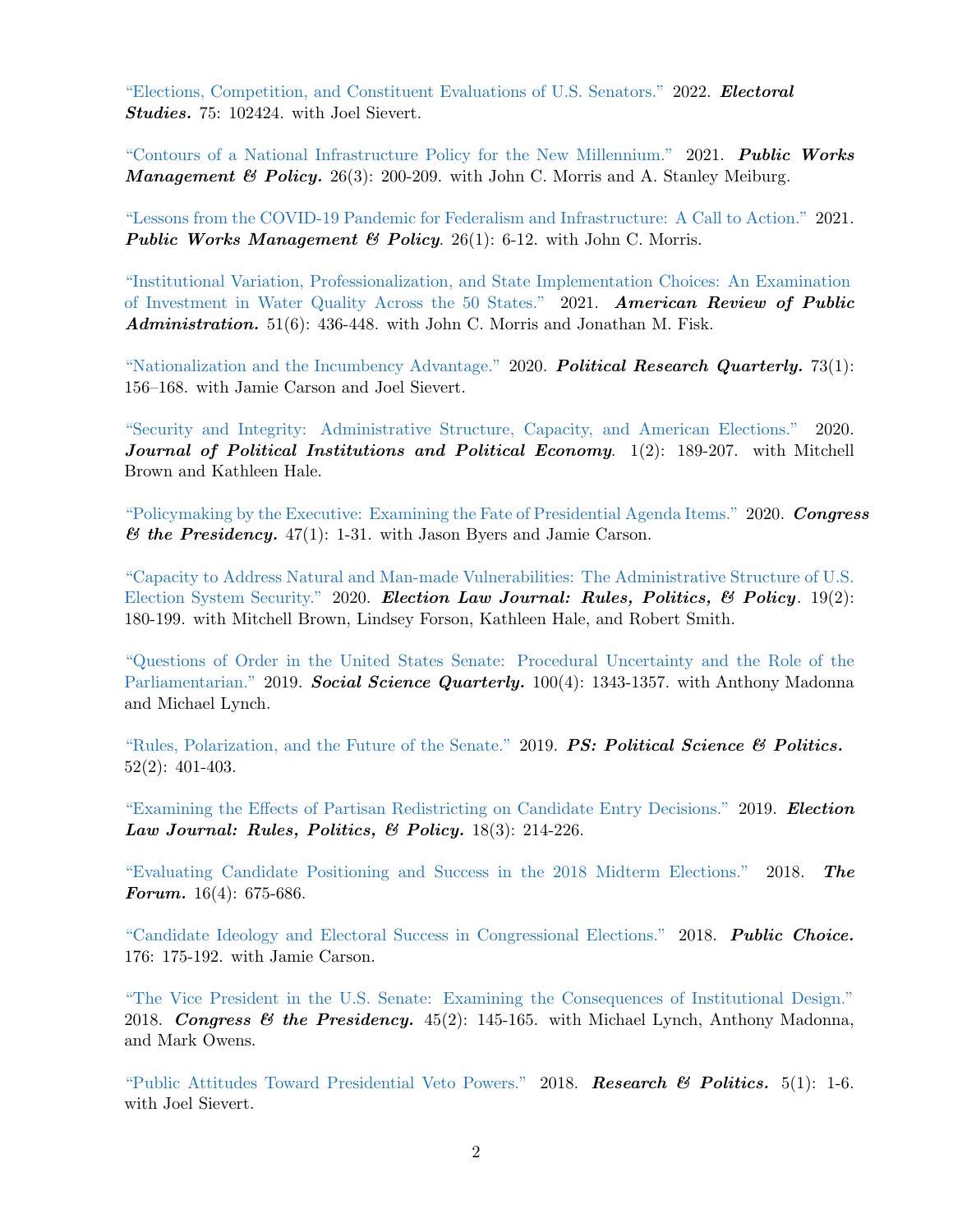["Institutional Control of Redistricting and the Geography of Representation."](http://www.journals.uchicago.edu/doi/full/10.1086/690633) 2017. Journal of **Politics.** 79(2): 722-726. with Michael Crespin, Barry Edwards, and Maxwell Palmer.

["Re-evaluating the Effects of Redistricting on Electoral Competition, 1972-2012."](http://journals.sagepub.com/doi/10.1177/1532440013520245) 2014. **State** Politics & Policy Quarterly. 14(2): 162-174. with Jamie Carson and Michael Crespin.

#### Book Chapters

"Recent Developments in Congressional Redistricting." 2020. In [New Directions in Congressional](https://www.taylorfrancis.com/books/9781003030256)  $Politics$   $2^{nd}$  ed. Eds. Jamie Carson and Michael Lynch. New York: Routledge.

["Redistricting and Electoral Competition in American Politics."](https://www.oxfordbibliographies.com/view/document/obo-9780199756223/obo-9780199756223-0279.xml) 2019. In Oxford Bibliographies in Political Science. Ed. Sandy Maisel. New York: Oxford University Press.

"Candidate Emergence in the Era of Direct Primaries." 2018. In [Handbook of Primary Elections.](https://www.routledge.com/Routledge-Handbook-of-Primary-Elections/Boatright/p/book/9781138684089) Ed. Robert Boatright. New York: Routledge. with Jamie Carson.

"Introduction to Congressional Elections." 2016. In [Guide to U.S. Elections](http://dx.doi.org/10.4135/9781483380346)  $7<sup>th</sup>$  ed. Ed. Deborah Kalb. Washington, DC: Congressional Quarterly Press. with Jamie Carson.

#### Other Publications

["Letter to the Editor: Response to Crowley et al. 2020."](https://doi.org/10.1002/fee.2428) 2021. Frontiers in Ecology and the Environment. 19(10): 547-547.

Oklahoma Redistricting: An Empirical Assessment. Research Report for Let's Fix This. with Michael Crespin, Barry Edwards, and Maxwell Palmer.

[A review of "Nixon's FBI: Hoover, Watergate, and a Bureau in Crisis"](https://www.psqonline.org/article.cfm?IDArticle=20221) by Melissa Graves. (Lynne Reinner Publishers, 2020) 2021. Political Science Quarterly 136(3): 585-586.

[A review of "Changing Cultures in Congress: From Fair Play to Power Plays"](https://onlinelibrary.wiley.com/doi/abs/10.1002/polq.12987) by Donald R. Wolfensberger (Columbia University Press, 2018) 2019. Political Science Quarterly 134(4): 736-737.

"Electoral Politics in Georgia and Their Impact on Future Gubernatorial Races." 2018. [Presidents](https://www.dropbox.com/s/72pyd7hk7w0qww7/PEP_Report_vol40(2).pdf?dl=0) [and Executive Politics Report](https://www.dropbox.com/s/72pyd7hk7w0qww7/PEP_Report_vol40(2).pdf?dl=0) 40(2): 18-22.

#### Select Working Papers

"Is Gerrymandering Poisoning the Well of Democracy? Evaluating the Relationship between Redistricting and Citizen Attitudes." with Florian Justwan.

"Coral Reefs and Climate Change: Examining Two Institutional Approaches to Managing a Novel Marine Ecosystem." with Kasen Wally and Kelly Dunning.

"Coral Reefs in Congress: What Compels Bipartisan Lawmakers to Support Coral Reef Legislation?" with Amanda Alva and Kelly Dunning.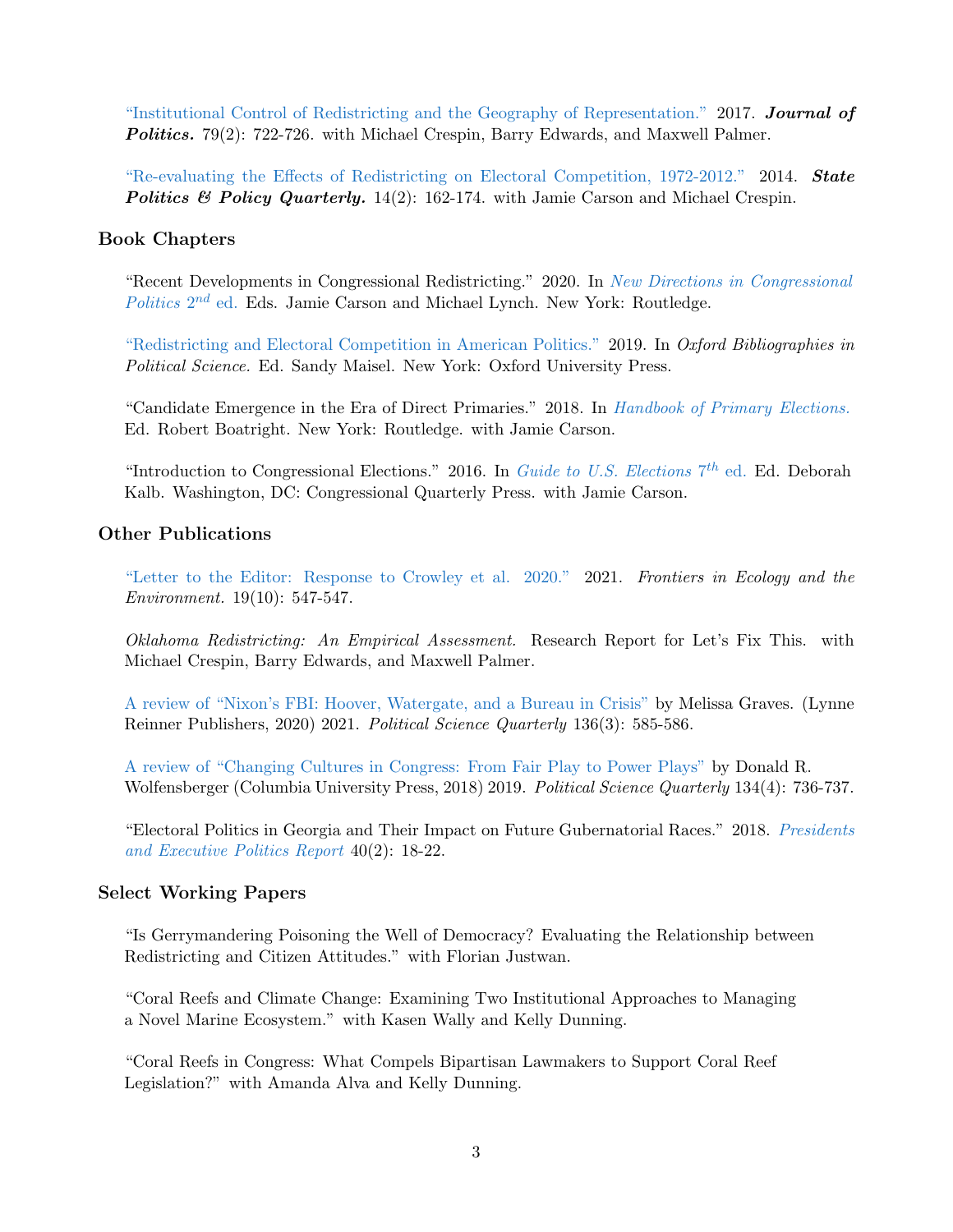"How Narratives Shape Policy: Lessons Learned from Port Projects adjacent to Coral Reefs in Florida and the Cayman Islands." with Sabine Bailey, Dan Morris, and Kelly Dunning.

"Partisan Sorting in the South and Non-South in the Age of Trump." with John Morris, Joe Aistrup, and Binita Mahato.

# Grants and Awards

Alfred P. Sloan Foundation Grant (\$49,994)

Auburn University College of Liberal Arts New Faculty Release from Teaching Grant (\$34,505) Auburn University College of Liberal Arts New Faculty Summer Research Grant (\$6,000) Congressional Research Grant sponsored by the Dirksen Congressional Center (\$3000) Southern Political Science Association Artinian Travel Award (\$500) Southern Political Science Association Prestage-Cook Travel Award (\$250) Richard A. Baker Graduate Student Research Travel Grant (\$763)

Auburn University Student Government Association's The Final Lecture Award Nominee University of Georgia Graduate School Outstanding Teaching Award University of Georgia Department of Political Science Excellence in Teaching Award

#### Invited Presentations

#### 2022

"Redistricting during a Pandemic." Presented at the Election Center Special Workshop on Lessons Learned in Preparation for Elections 2022.

#### 2021

"Vote Choice and Electoral Politics." Presented to the Robert Wood Johnson Foundation Health Policy Fellows program.

"Redistricting and the Census in 2021." Presented at the Election Center Special Workshop on Lessons Learned and Resilience Going Forward.

#### 2020

["Voting in 2020: What to Expect."](https://cla.auburn.edu/news/articles/political-science-professors-address-concerns-questions-about-voting-election-during-hourlong-webinar/) Auburn University College of Liberal Arts Public Webinar.

"Vote Choice and Electoral Politics." Presented to the Robert Wood Johnson Foundation Health Policy Fellows program.

"Security and Integrity: Administrative Structure, Capacity, and American Elections." with Kathleen Hale, Mitchell Brown, Lindsey Forson, and Robert Smith. Presented at the Election Administration and Technology Symposium hosted by the Bedrosian Center at the University of Southern California Sol Price School of Public Policy.

#### 2019

"Election Law Update: Redistricting and Gerrymandering." Presented at the Election Center Special Workshop on Improving the Integrity of Voter Registration & Election Operations.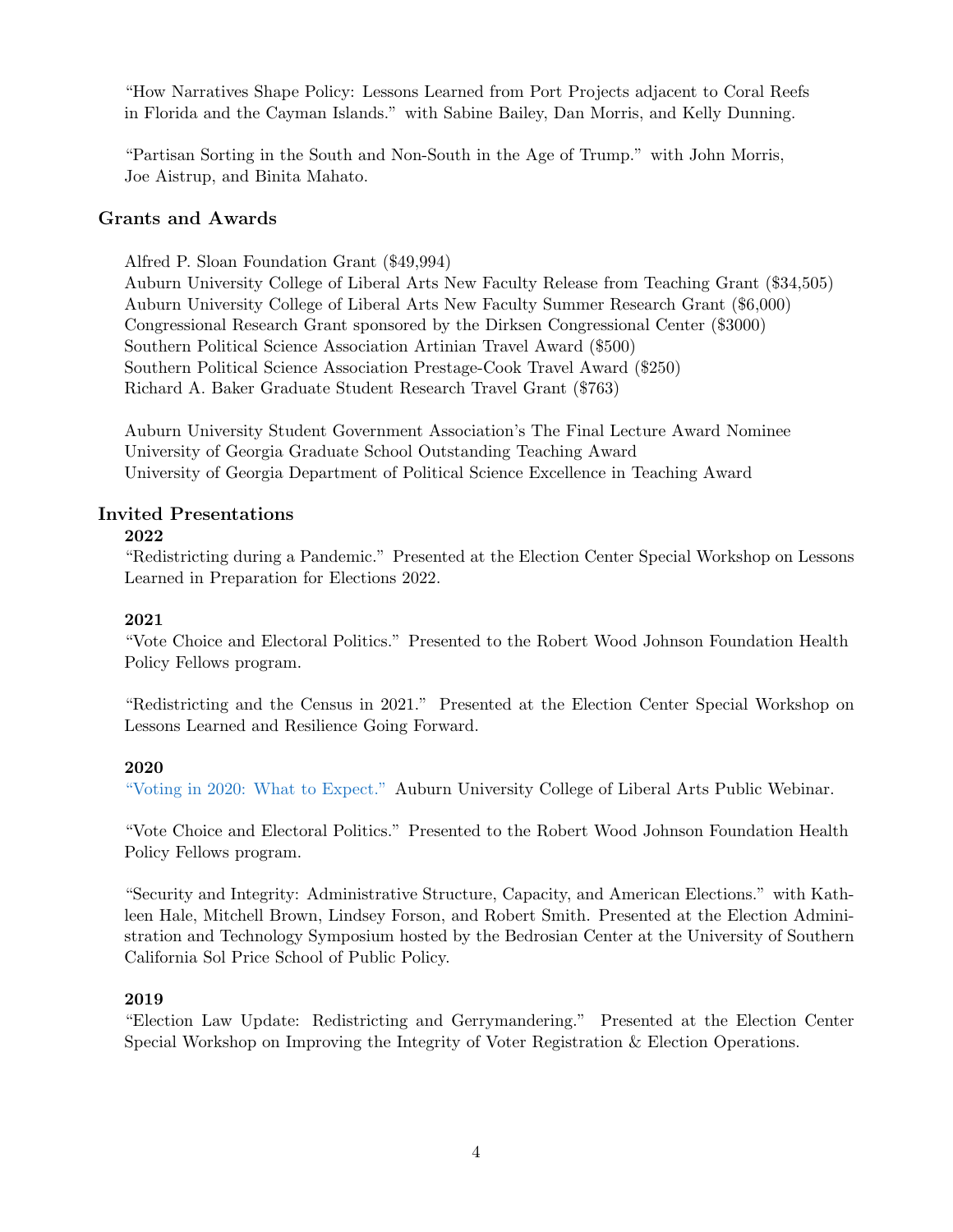# Conference Participation

# Presentations

# 2022

"Explaining Variation in State Responses to the COVID-19 Pandemic: A Fifty-State Comparison." Accepted for presentation at the 2022 Annual Meeting of the Midwest Political Science Association.

"Scoping the Integration of Environmental and Energy Data." Accepted for presentation at the 2022 Annual Meeting of the American Society for Public Administration.

"Partisan Sorting in the South and Non-South in the Age of Trump." Presented at the 2022 Citadel Symposium on Southern Politics.

# 2021

"Nationalization and Candidate Evaluations." with Jamie Carson and Joel Sievert. Accepted for presentation at the 2021 Annual Meeting of the American Political Science Association.

"Smith v. Allwright: Examining External Reform and the Electoral Connection." with Aaron Hitefield and Adam Rutkowski. Presented at the 2021 Annual Meeting of the Midwest Political Science Association.

"Nationalization and the Electoral Connection." with Jamie Carson and Joel Sievert. Presented at the 2021 Annual Meeting of the Midwest Political Science Association.

"State Choice vs. National Policy Goals: Loan Distribution Patterns in the Clean Water State Revolving Loan Fund Program." with John Morris. Presented at the 2021 Annual Meeting of the Midwest Political Science Association.

"Examining the Divergence of Foreign and Domestic Human Rights Support Within the United States." with Shelby Hall. Presented at the 2021 Annual Meeting of the International Studies Association.

"Green Stimulus or Industry Bailout: Assessing the Implementation of State Well-Plugging Programs." with Jonathan Fisk, John Morris, and Steven Nelson. Presented at the 2021 Annual Meeting of the American Society for Public Administration.

"The Water Quality Act at Thirty: State Choice and the Clean Water State Revolving Loan Fund." with John Morris, Jan Hume, and Lien Nguyen. Presented at the 2021 Annual Meeting of the Southern Political Science Association.

"Politics or Public Health? Explaining State Actions During the COVID-19 Pandemic." with John Morris, Jan Hume, and Martin Mayer. Presented at the 2021 Annual Meeting of the Southern Political Science Association.

# 2020

"Interbranch Warfare: Senate Amending Process and Restrictive House Rules." with Anthony Madonna. Presented at the 2020 Annual Congress and History Conference by the University of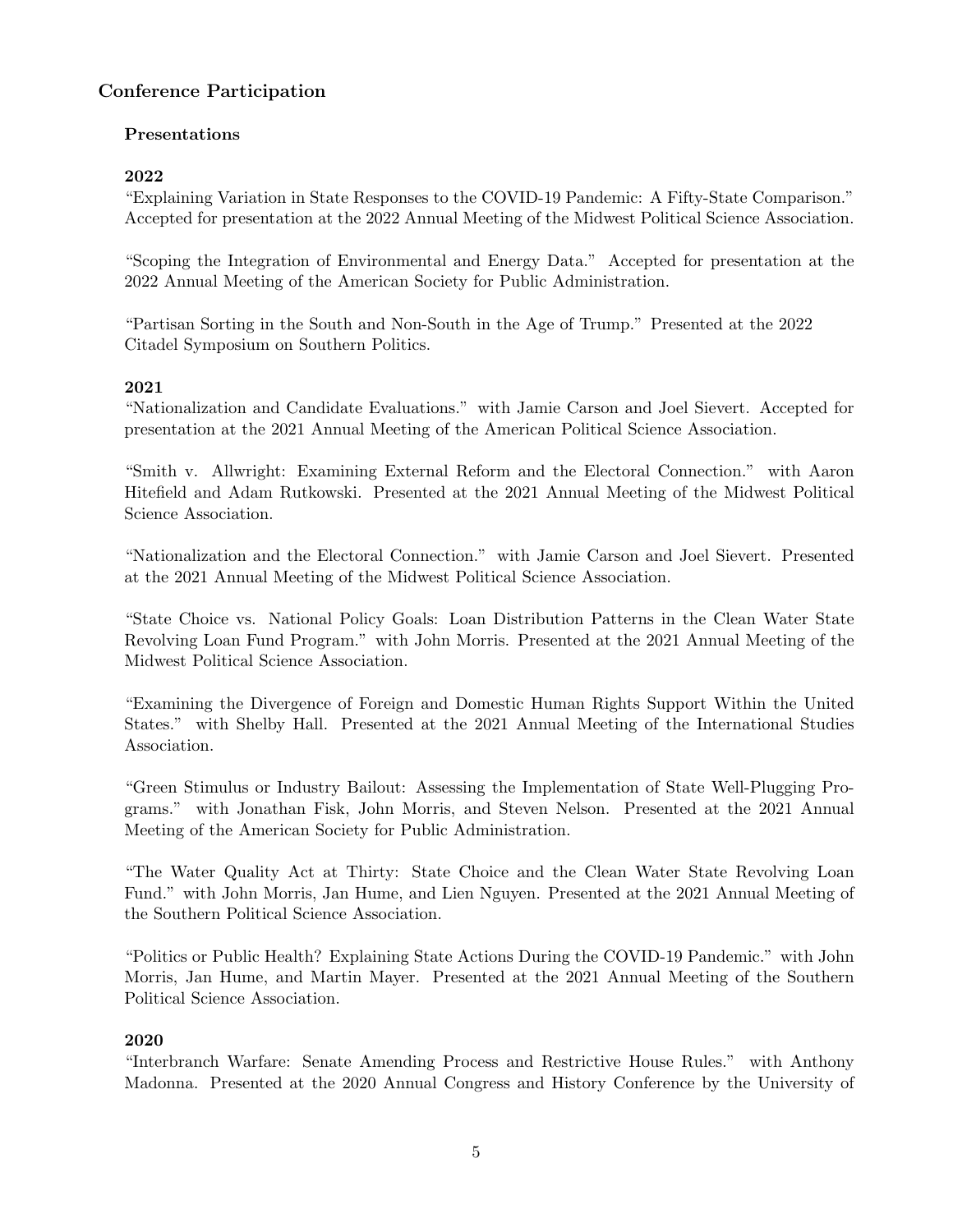Wisconsin in Madison, Wisconsin.

"Evaluating the Relationship between Redistricting Methods and Citizens' Attitudes towards Government." with Florian Justwan. Accepted at the 2020 Annual Meeting of the Midwest Political Science Association in Chicago, Illinois. (conference cancelled)

"Nationalization and Polarization in US House Elections." with Jamie Carson and Joel Sievert. Accepted at the 2020 Annual Meeting of the Midwest Political Science Association in Chicago, Illinois. (conference cancelled)

"Promise and Performance: Loan Distribution Patterns in the Clean Water State Revolving Loan Fund Program." with John Morris, Jan Hume, and Lien Nguyen. Accepted at the 2020 Annual Meeting of the American Society for Public Administration in Anaheim, CA. (conference cancelled)

"Should Florida Establish an Independent Redistricting Commission?" with Barry Edwards, Michael Crespin, and Maxwell Palmer. Accepted at the 2020 Annual Meeting of the Florida Political Science Association in Deland, Florida. (conference cancelled)

"Examining the Divergence of Foreign and Domestic Human Rights Support Within the United States." Accepted at the 2020 Annual Meeting of the International Studies Association in Honolulu, Hawaii. (conference cancelled)

# 2019

"Constituent Evaluations of US Senators Over the Electoral Cycle." with Joel Sievert. Presented at the 2019 Annual Meeting of the Midwest Political Science Association in Chicago, Illinois.

"Interbranch Warfare: Senate Amending Process and Restrictive House Rules." with Anthony Madonna, Jordan McKissick, Laine P. Shay, and Simon Williamson. Presented at the 2019 Annual Meeting of the Midwest Political Science Association in Chicago, Illinois.

"Examining Exit Decisions and Their Effect on the 2018 House Elections." with Joel Sievert. Presented at the 2019 Annual Meeting of the Southern Political Science Association in Austin, Texas.

#### 2018

"Are Congressional Primaries Becoming as Nationalized as General Elections?" with Jason Byers and Jamie Carson. Presented at the 2018 Annual Meeting of the American Political Science Association in Boston, Massachusetts.

"Are Congressional Primaries Becoming as Nationalized as General Elections?" with Jason Byers and Jamie Carson. Presented at the 2018 Annual Meeting of the Midwest Political Science Association in Chicago, Illinois.

#### 2017

"Challengers, Choices, and Competition in Congressional Primaries." with Jason Byers and Jamie Carson. Presented at the 2017 Annual Meeting of the American Political Science Association in San Francisco, California.

"Did Party Loyalty Trump Ideology? Assessing Candidate Effects on the 2016 Elections." with Jason Byers, Jamie Carson, and Stephen Pettigrew. Presented at the 2017 Annual Meeting of the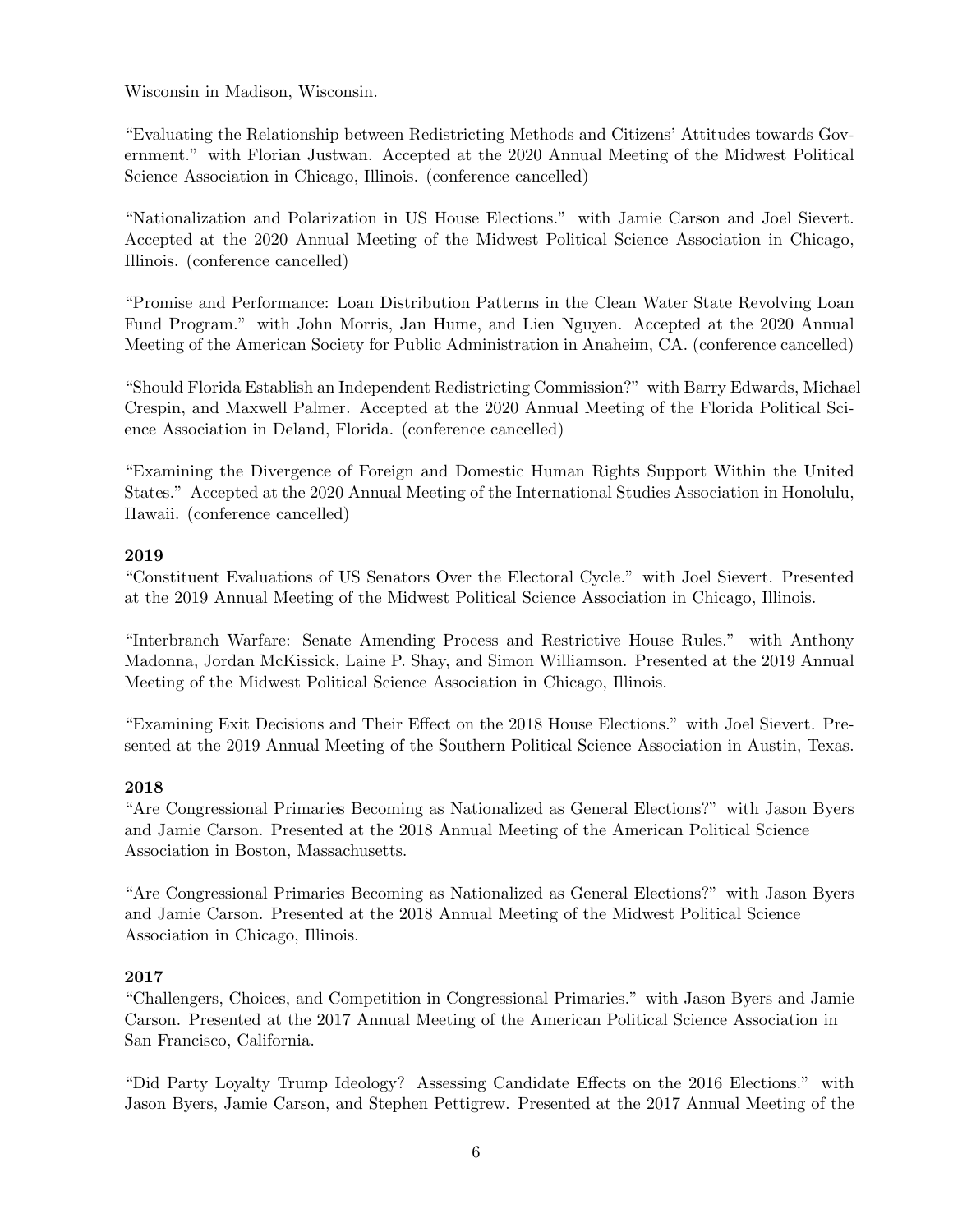Midwest Political Science Association in Chicago, Illinois.

"The Effects of House Restrictive Rules on Senate Amending." with Anthony Madonna, Jordan McKissick, Rory Hibbler, and Robert Oldham. Presented at the 2017 Annual Meeting of the Midwest Political Science Association in Chicago, Illinois.

"Constituent Evaluations of US Senators Over the Electoral Cycle." with Joel Sievert. Presented at the 2017 Annual Meeting of the Southern Political Science Association in New Orleans, Louisiana.

"Evaluating the Role of Coattail Effects in the 2016 Elections." with Jason Byers and Jamie Carson. Presented at the 2017 Annual Meeting of the Southern Political Science Association in New Orleans, Louisiana.

#### 2016

"Legislators, Commissioners, and Traditional Redistricting Principles." with Barry Edwards, Michael Crespin, and Maxwell Palmer. Presented at the 2016 Annual Meeting of the American Political Science Association in Philadelphia, Pennsylvania.

"Legislators, Commissioners, and Traditional Redistricting Principles." with Barry Edwards, Michael Crespin, and Maxwell Palmer. Presented at the 2016 Annual State Politics and Policy Conference at the University of Texas at Dallas in Richardson, Texas.

"Candidates, Money, and Polarization in U.S. House Elections, 1872-2014." with Jamie Carson, Mark Owens, and Joel Sievert. Presented at the 2016 Annual Congress and History Conference at the University of Oklahoma in Norman, Oklahoma.

"Examining the Relationship Between Executive Orders and the President's Legislative Agenda." with Jason Byers and Jamie Carson. Presented at the 2016 Annual Meeting of the Midwest Political Science Association in Chicago, Illinois.

"Do Vetoes Hurt the President?" with Joel Sievert. Presented at the 2016 Annual Meeting of the Southern Political Science Association in San Juan, Puerto Rico.

# 2015

"Assessing the Rise and Development of the Incumbency Advantage in Congress." with Jamie Carson and Joel Sievert. Presented at the 2015 Annual Meeting of the American Political Science Association in San Francisco, California.

"Assessing the Rise and Development of the Incumbency Advantage in Congress." with Jamie Carson and Joel Sievert. Presented at the 2015 Annual Congress and History Conference at Vanderbilt University in Nashville, Tennessee.

"Dramatic Defeats, Primary Participation, and Republican Rifts: Evaluating the 2014 Midterm Elections." with Jamie Carson and Joel Sievert. Presented at the 2015 Annual Meeting of the Midwest Political Science Association in Chicago, Illinois.

"Reassessing the Scare-Off Effect: Evidence from House Primary Races." Presented at the 2015 Annual Meeting of the Midwest Political Science Association in Chicago, Illinois.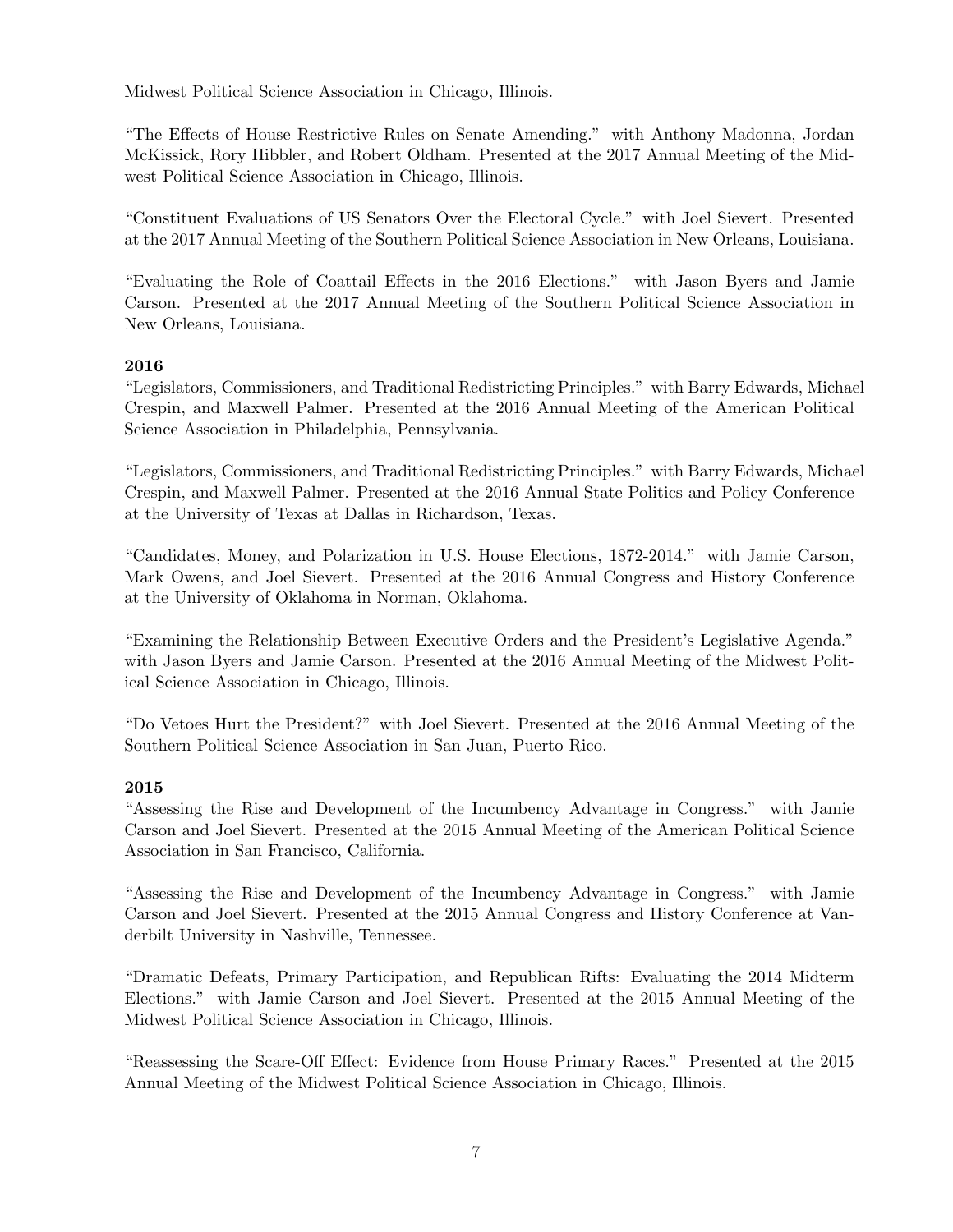"Examining Incumbent Behavior Following Failure to Deter a Quality Challenger." Presented at the 2015 Annual Meeting of the Southern Political Science Association in New Orleans, Louisiana.

"Looking Beyond the Incumbency Advantage: Measuring the Effect of Challenger Ideology on Congressional Election Outcomes." with Jamie Carson. Presented at the 2015 Annual Meeting of the Southern Political Science Association in New Orleans, Louisiana.

#### 2014

"Analyzing the Effects of Redistricting on Ideology in the Post-Wesberry Era." Presented at the 2014 Annual Meeting of the Society for Political Methodology at the University of Georgia in Athens, Georgia.

"A Reconsideration of Disaster Declarations as an Exercise in Unilateral Power." Presented at the 2014 Annual Meeting of the Midwest Political Science Association in Chicago, Illinois.

"A Reconsideration of Disaster Declarations as an Exercise in Unilateral Power." Presented at the 2014 Annual Meeting of the Southern Political Science Association in New Orleans, Louisiana.

#### 2013

"Examining the Roles of Race and Income in Partisan Self-Placement, 1966-2008." with Joel Sievert. Presented at the 2013 Annual Meeting of the Midwest Political Science Association in Chicago.

#### Discussant

"American Development." 2021 Annual Meeting of the Midwest Political Science Association.

"Electoral Politics in the U.S." 2021 Annual Meeting of the Midwest Political Science Association.

"Environmental Policy." 2021 Annual Meeting of the Midwest Political Science Association.

"Public Policy in the American States." 2021 Annual Meeting of the Midwest Political Science Association.

"Voting and Position Taking in Legislatures." 2019 Annual Meeting of the Midwest Political Science Association in Chicago, Illinois.

"Meet the Author: Women Officeholders and the Role Models Who Pioneered the Way." 2019 Annual Meeting of the Southern Political Science Association in Austin, Texas.

"Analyzing Roll Calls in Congress." 2018 Annual Meeting of the Midwest Political Science Association in Chicago, Illinois.

"Of Geography and Gerrymandering: The Causes and Consequences of Congressional Redistricting." 2017 Annual Meeting of the Midwest Political Science Association in Chicago, Illinois.

"New Directions in APD Research." 2017 Annual Meeting of the Southern Political Science Association in New Orleans, Louisiana.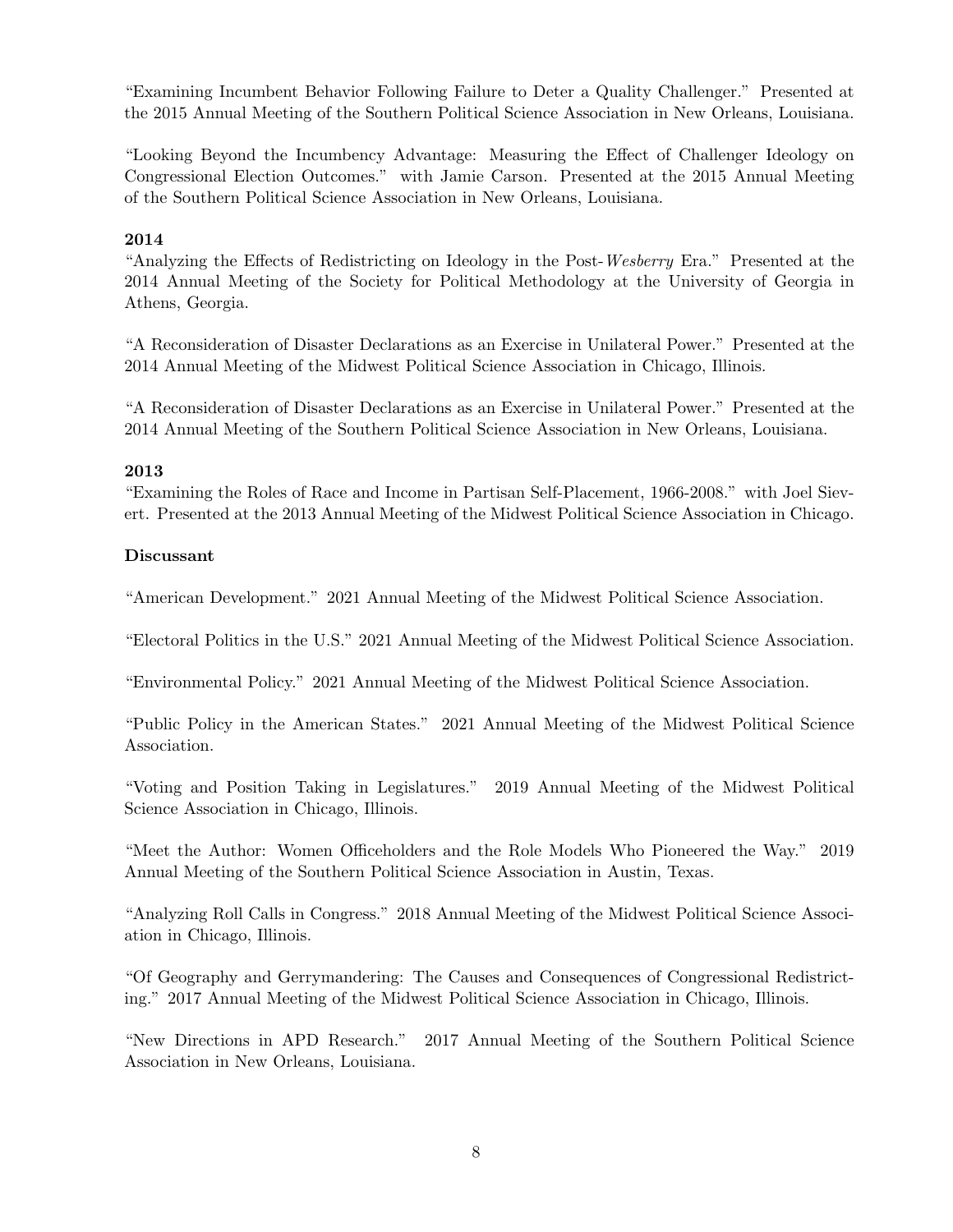"Diffusion and Policy Variation in the American States." 2016 Annual Meeting of the American Political Science Association in Philadelphia, Pennsylvania.

"Executive Influence and Success." 2016 Annual Meeting of the Midwest Political Science Association in Chicago, Illinois.

"Floor and Pre-Floor Actions: Holds, Cosponsorships, and Amendments." 2015 Annual Meeting of the Southern Political Science Association in New Orleans, Louisiana.

"Legislative Politics: Elections I." 2014 Annual Meeting of the Southern Political Science Association in New Orleans, Louisiana.

#### Chair

"American Development." 2021 Annual Meeting of the Midwest Political Science Association.

"Electoral Politics in the U.S." 2021 Annual Meeting of the Midwest Political Science Association.

"Environmental Policy." 2021 Annual Meeting of the Midwest Political Science Association.

"Presidents and Cabinet Politics." 2021 Annual Meeting of the Southern Political Science Association.

"Of Geography and Gerrymandering: The Causes and Consequences of Congressional Redistricting." 2017 Annual Meeting of the Midwest Political Science Association in Chicago, Illinois.

#### Courses Taught

#### Undergraduate Graduate

Introduction to American Government Electoral Institutions Introduction to American Government, Online Voting Behavior and Representation Introduction to American Government, Honors Classics in American Politics and Policy The Legislative Process Election Administration Reform Policy Political Parties and Interest Groups State Politics Executive Politics MPA Research Project Electoral Institutions Research Methods Voting Behavior and Representation State Government and Policy Honors Study and Travel: Washington, D.C.

#### Graduate Advising

PhD Dissertation Chair for Kate DeMoss PhD Dissertation Co-chair for Karen Newsome PhD Dissertation Co-chair for Steven Nelson PhD Dissertation Committee Member for Catherine Cummings PhD Dissertation Committee Member for Jalonta Jackson PhD Dissertation Committee Member for Gregory Johnson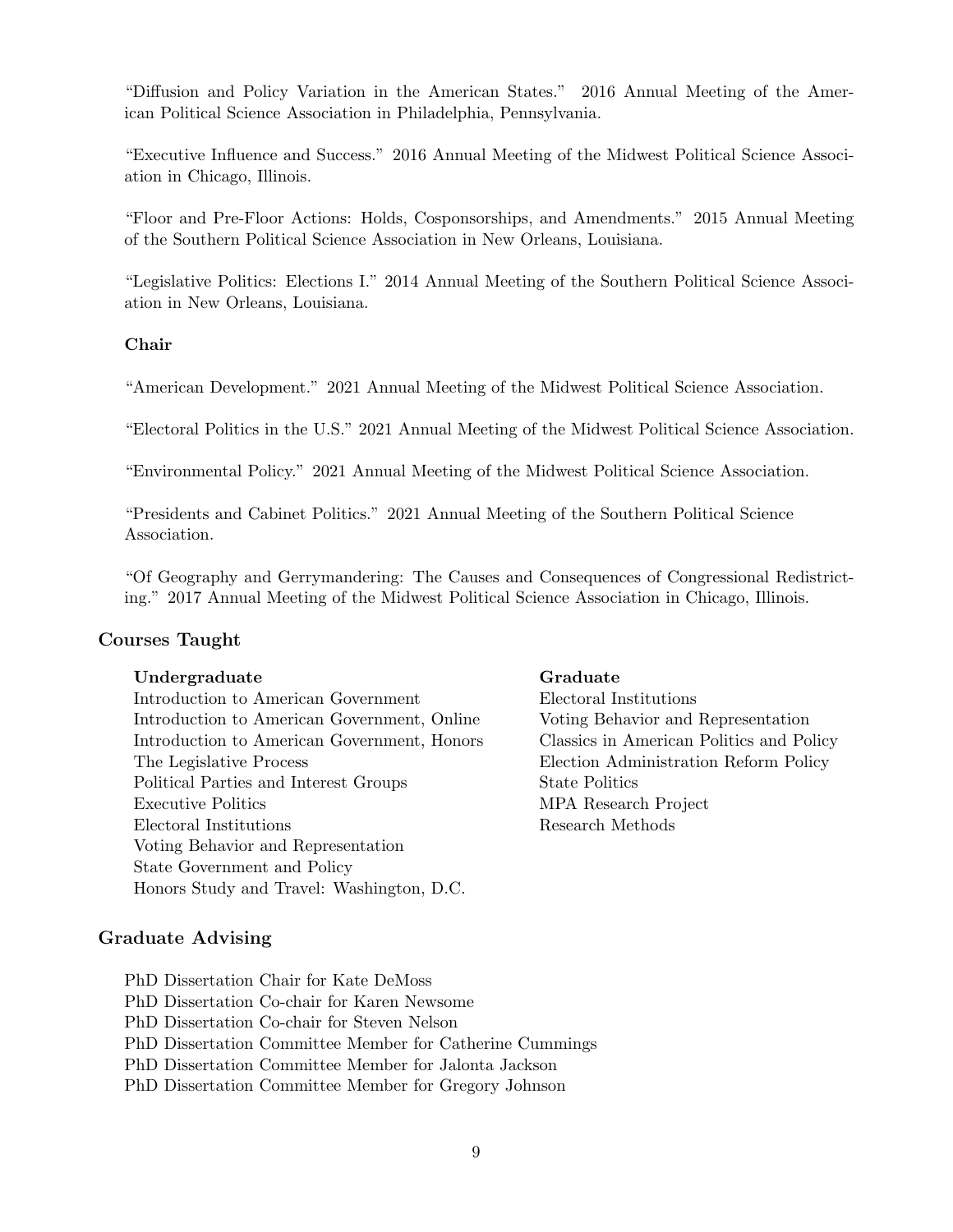PhD Dissertation Committee Member for Kara Newby PhD Dissertation Committee Member for Towanna Sears PhD Dissertation Committee Member for Lindsey Forson (completed Summer 2020)

Masters Thesis Committee Member for Thomas Moorman Masters Thesis Committee Member for Daniel Morris Masters Thesis Committee Member for Amanda Alva (completed Summer 2022) Masters Thesis Committee Member for Sabine Bailey (completed Summer 2022)

#### Training and Facilitation

April 2022. "Information Management and Security." The Election Center CERA Training Program. Houston, TX.

March 2022. "History of Elections III: Pathways to Participation." The Election Center CERA Training Program. Sacramento, CA.

March 2022. "The History of Elections II: 1781 to 1964." The Election Center CERA Training Program. Sacramento, CA.

February 2022. "Elections Administration as a System." The Election Center CERA Training Program. Atlanta, GA.

October 2021. "Communications and Public Relations in Election Administration." The Election Center CERA Training Program. Remote Delivery.

July 2021. "Information Management and Security." The Election Center CERA Training Program. Remote Delivery.

July 2021. "Elections Administration as a System." The Election Center CERA Training Program. Denver, CO.

June 2021. "Communications and Public Relations in Election Administration." The Election Center CERA Training Program. Virginia Beach, VA.

May 2021. "Communications and Public Relations in Election Administration." The Election Center CERA Training Program. Remote Delivery.

April 2021. "The Constitutional Law of Elections." The Election Center CERA Training Program. Remote Delivery.

March 2021. "Voter Participation." The Election Center CERA Training Program. Remote Delivery.

March 2021. "History of Elections III: Pathways to Participation." The Election Center CERA Training Program. Remote Delivery.

February 2021. "Voter Participation." The Election Center CERA Training Program. Remote Delivery.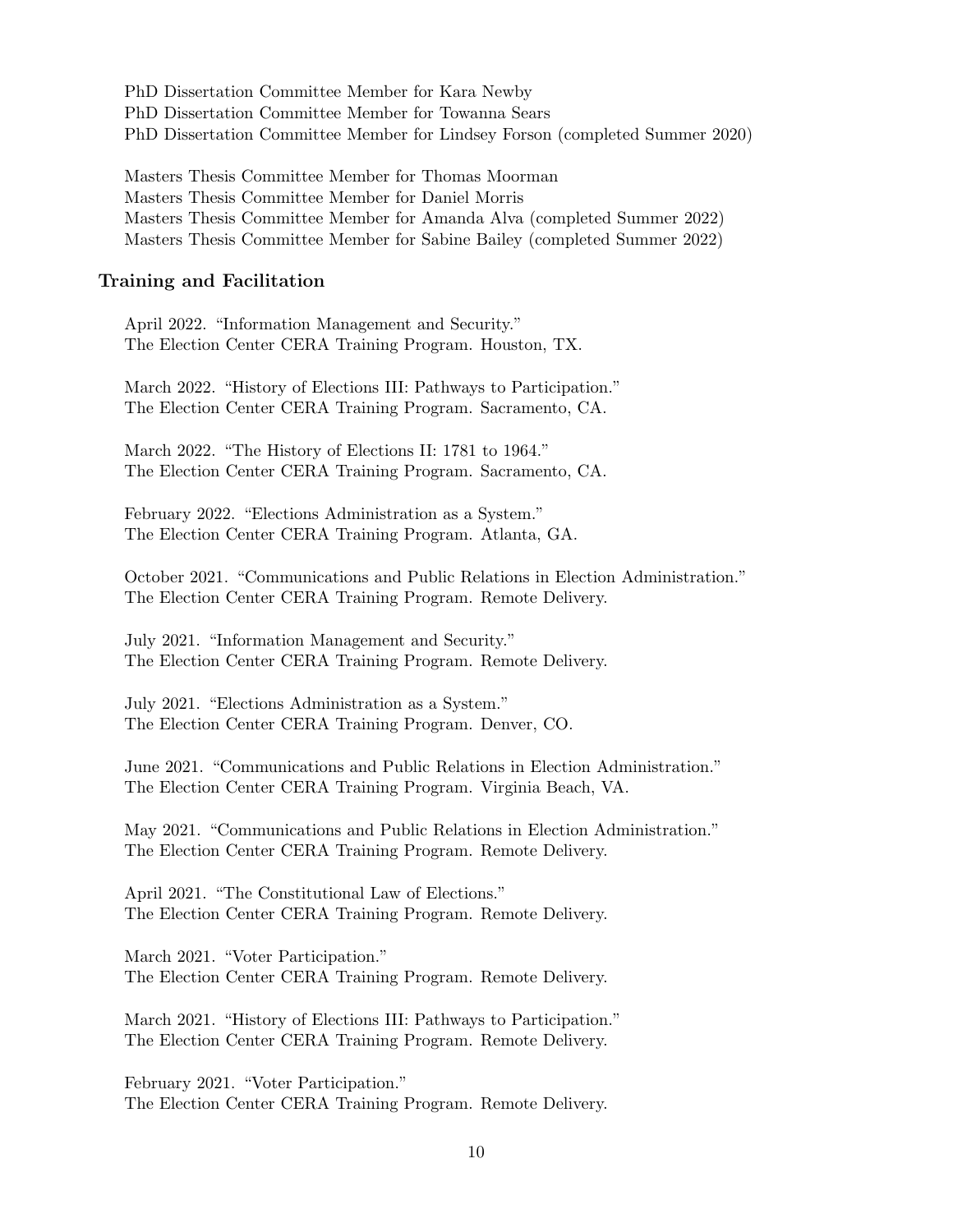February 2021. "The History of Elections II: 1781 to 1964." The Election Center CERA Training Program. Remote Delivery.

July 2020. "Information Management and Security." The Election Center CERA Training Program. Remote Delivery.

July 2020. "Voter Participation." The Election Center CERA Training Program. Remote Delivery.

July 2020. "History of Elections III: Pathways to Participation." The Election Center CERA Training Program. Remote Delivery.

July 2020. "The Constitutional Law of Elections." The Election Center CERA Training Program. Remote Delivery.

May 2020. "The History of Elections II: 1781 to 1964." The Election Center CERA Training Program. Remote Delivery.

February 2020. "Redistricting and Election Administration." The Election Center CERA Training Program. Greenville, SC.

August 2019. "Redistricting and Election Administration." The Election Center CERA Training Program. Orlando, FL.

June 2019. "The History of Elections II: 1781 to 1964." The Election Center CERA Training Program. Denver, CO.

April 2019. "Courts, Constitutions, and Cases: Early America to 1965." The Election Center CERA Training Program. Virginia Beach, VA.

Alabama Secretary of State Registrar Training Program. March 2022. Auburn, AL.

Alabama Secretary of State Registrar Training Program. May 2021. Tuscaloosa, AL.

Alabama Secretary of State Registrar Training Program. September 2019. Dothan, AL.

#### Service

Postdoctoral Fellow in Election Administration search committee (Spring 2020) Professor of Practice in Non-Profit Administration search committee (Spring 2021) Ad hoc committee on Departmental Bylaws Ad hoc committee on Tenure and Promotion MPA Core Faculty American Politics Comprehensive Exam Writer (Fall 2018–Spring 2022) American Politics Comprehensive Exam Grader (Fall 2018–Spring 2022)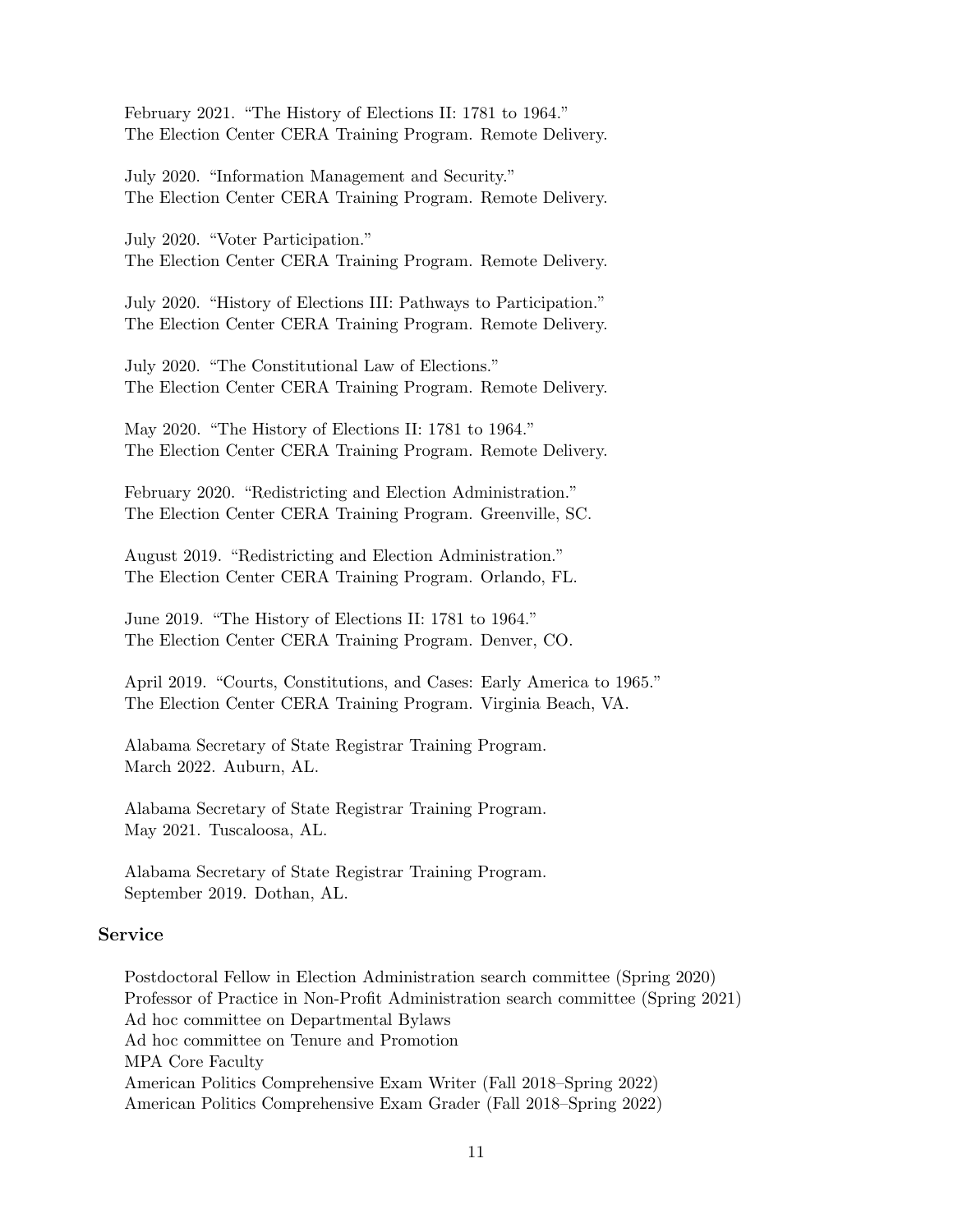Political Methodology Comprehensive Exam Writer (Spring 2021–Spring 2022) Political Methodology Comprehensive Exam Grader (Fall 2019–Spring 2022) Election Administration Comprehensive Exam Writer (Spring 2021–Spring 2022) Election Administration Comprehensive Exam Grader (Spring 2021–Spring 2022)

#### Media Contributions

#### Blog Posts

[In 2020, Senate elections were nationalized elections. The Georgia runoffs could be too.](https://blogs.lse.ac.uk/usappblog/2020/12/04/in-2020-senate-elections-were-nationalized-elections-the-georgia-runoffs-could-be-too/) LSE's American Politics and Policy blog. with Jamie Carson. December 4, 2020.

[Why did Democrats lose seats in the 2020 elections?](https://blogs.lse.ac.uk/usappblog/2020/11/12/why-did-democrats-lose-seats-in-the-2020-elections-more-incumbents-ran-in-more-competitive-districts/) LSE's American Politics and Policy blog. with Jamie Carson. November 12, 2020.

[Is gerrymandering "poisoning the well" of democracy?](https://blog.oup.com/2020/10/is-gerrymandering-poisoning-the-well-of-democracy/) Oxford University Press blog. October 26, 2020.

[Polarization in the Senate isn't going away.](https://www.legbranch.org/polarization-in-the-senate-isnt-going-away/) LegBranch.org blog. March 25, 2019.

[Taking the redistricting process out of the hands of state legislatures can mean more](http://bit.ly/2H4vX8b) [competitive US House elections.](http://bit.ly/2H4vX8b) LSE's American Politics and Policy blog. March 6, 2019.

[The story of the midterms is the triumph of the moderates – on both sides.](http://blogs.lse.ac.uk/usappblog/2018/11/09/the-story-of-the-midterms-is-the-triumph-of-the-moderates-on-both-sides/?fbclid=IwAR2xxqeeull7SSMb3ufzBAEo1py6mbYQC6aKL941F3yYiGi0dE9SsQm1R0M) LSE's American Politics and Policy blog. with Jamie Carson. November 9, 2018.

[How the Dems Could Win the House in November.](http://www.newsweek.com/how-dems-could-win-house-november-798381) Newsweek. with Jamie Carson. February 2, 2018.

[Why taking moderate positions may help the Democrats to retake the House this fall.](http://bit.ly/2nxKvRH) LSE's American Politics and Policy blog. with Jamie Carson. February 1, 2018.

[This is how to get rid of gerrymandered districts.](https://www.washingtonpost.com/news/monkey-cage/wp/2017/03/17/this-will-get-rid-of-gerrymandered-districts/?utm_term=.93c5894a7223) Monkey Cage, The Washington Post. with Michael Crespin, Maxwell Palmer, and Barry C. Edwards. March 17, 2017.

[Michelle Nunn's midterm result shows that Georgia's demographics may be shifting to favor the](http://bit.ly/1zf19UM) [Democrats.](http://bit.ly/1zf19UM) LSE's American Politics and Policy blog. with Jamie Carson and Joel Sievert. November 10, 2014.

[2014 Midterms: Key Issues in the Georgia Senate Race.](http://www.brookings.edu/blogs/fixgov/posts/2014/10/28-2014-midterms-georgia-senate-race-carson) The Brookings Institute. with Jamie Carson. October 28, 2014.

[In order to increase competition in U.S. House races, states should look to extra-legislative bodies](http://bit.ly/1vSn0RB) [to redraw congressional boundaries.](http://bit.ly/1vSn0RB) LSE's American Politics and Policy blog. with Jamie Carson and Michael Crespin. May 26, 2014.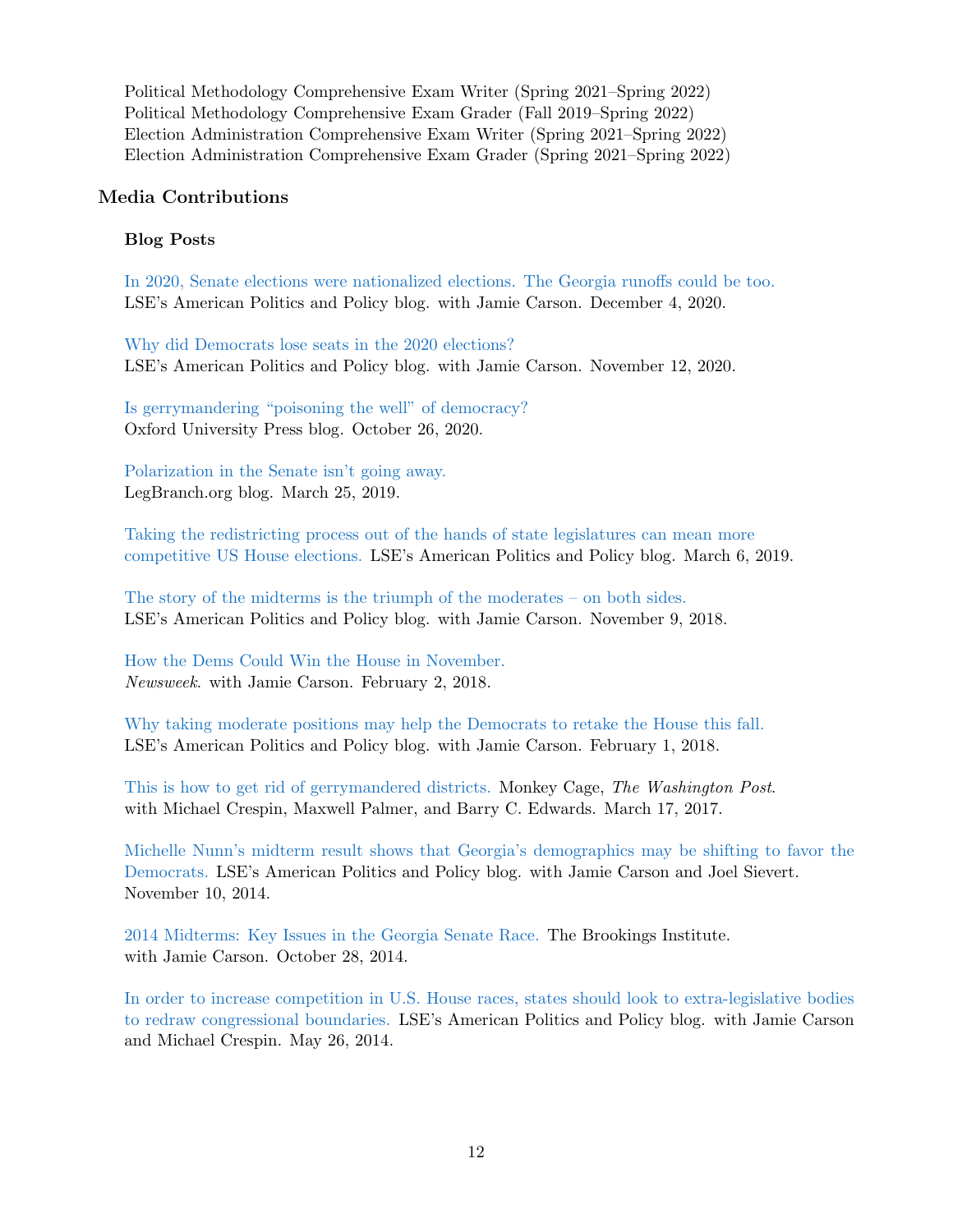#### Interviews

[The Alabama GOP Senate runoff: 5 questions ahead of the June 21 election.](https://www.montgomeryadvertiser.com/story/news/2022/05/29/alabama-gop-senate-runoff-katie-britt-mo-brooks-trump-election/9927196002/) Interview with the Montgomery Advertiser. May 29, 2022.

[The Stakes for Alabama's Senate Runoff.](https://slate.com/news-and-politics/2022/05/alabama-senate-primary-katie-britt-mo-brooks-mike-durant.html) Interview with Slate. May 23, 2022.

[Who's on Tuesday's ballot? Meet Alabama's GOP candidates running for statewide, US offices.](https://www.montgomeryadvertiser.com/story/news/2022/05/20/alabama-republican-gop-candidates-governor-senate-secretary-state-and-auditor/9828294002/) Interview with the Montgomery Advertiser. May 20, 2022.

[How Alabama's LGBTQ community can move on politically from legislative setbacks.](https://www.al.com/news/2022/04/without-clout-how-alabamas-lgbtq-community-can-move-on-politically-from-legislative-setbacks.html) Interview with AL.com. April 18, 2022.

[After Trump drops Mo Brooks, who's now leading the Alabama Senate race?](https://www.al.com/news/2022/03/after-trump-drops-mo-brooks-whos-now-leading-the-alabama-senate-race.html) Interview with AL.com. March 24, 2022.

[Katie Boyd Britt wants to solve the state's problems, but is that what Alabama wants?](https://www.montgomeryadvertiser.com/story/news/2021/07/26/katie-boyd-britt-us-senate-race-wants-solve-alabamas-problems-what-alabama-wants-richard-shelby/5310697001/) Interview with the Montgomery Advertiser. July 25, 2021.

["No Step Too High for a High-Stepper": Gov. Kay Ivey Says She's Running for Another Term.](https://birminghamwatch.org/no-step-too-high-for-a-high-stepper-gov-kay-ivey-says-shes-running-for-another-term/) Interview with the Birmingham Times. June 2, 2021.

[Biden's American Rescue Plan a Big Win, But Can Dems Capitalize?](http://www.birminghamtimes.com/2021/04/bidens-american-rescue-plan-a-big-win-but-can-dems-capitalize/) Interview with the Birmingham Times. April 3, 2021.

[What the 2020 election revealed about conservatism in the U.S.](https://www.deseret.com/indepth/2020/12/1/21575792/2020-election-conservatives-liberals-socialism-trump-republican-democrat) Interview with Deseret News. December 2, 2020.

[COVID-19 changed election rules in the South. Now activists see chance for reform.](https://www.usatoday.com/story/news/american-south/2020/12/01/covid-19-changed-election-rules-south-now-activists-want-reform/6419005002/) Interview with The American South. December 1, 2020.

[GOP advantages in rural Alabama grow even wider in Tommy Tuberville win.](https://www.montgomeryadvertiser.com/story/news/2020/11/05/gop-advantages-rural-alabama-grow-even-wider-tommy-tuberville-win/6164785002/) Interview with Montgomery Advertiser. November 5, 2020.

[Auburn University political science professor gives perspective on the election.](https://www.wsfa.com/video/2020/11/04/auburn-university-political-science-professor-gives-perspective-election/) Interview with WSFA News 12 in Montgomery, AL. November 4, 2020.

[Trump Sweeps Alabama, Tuberville Ousts Jones for Senate Seat.](https://birminghamwatch.org/trump-sweeps-alabama-tuberville-ousts-jones-for-senate-seat/) Interview with Birmingham Watch. November 4, 2020.

[Straight-party voters could doom Doug Jones in US Senate race against Tommy Tuberville.](https://www.al.com/news/2020/10/straight-party-voters-could-doom-doug-jones-in-us-senate-race-against-tommy-tuberville.html) Interview with AL.com October 30, 2020.

[Election 2020: Why 'convenience' voting is controversial, even in a pandemic.](https://www.deseret.com/indepth/2020/10/30/21534768/election-2020-why-convenience-voting-is-controversial-pandemic-early-voting-democrats-republicans) Interview with Deseret News. October 30, 2020.

[The crisis may be a turning point! How will an epidemic that killed 230,000 lives change](https://www.youtube.com/watch?v=WBe6LIqt0L8) [the US presidential election?](https://www.youtube.com/watch?v=WBe6LIqt0L8) Interview with The World Today. October 29, 2020.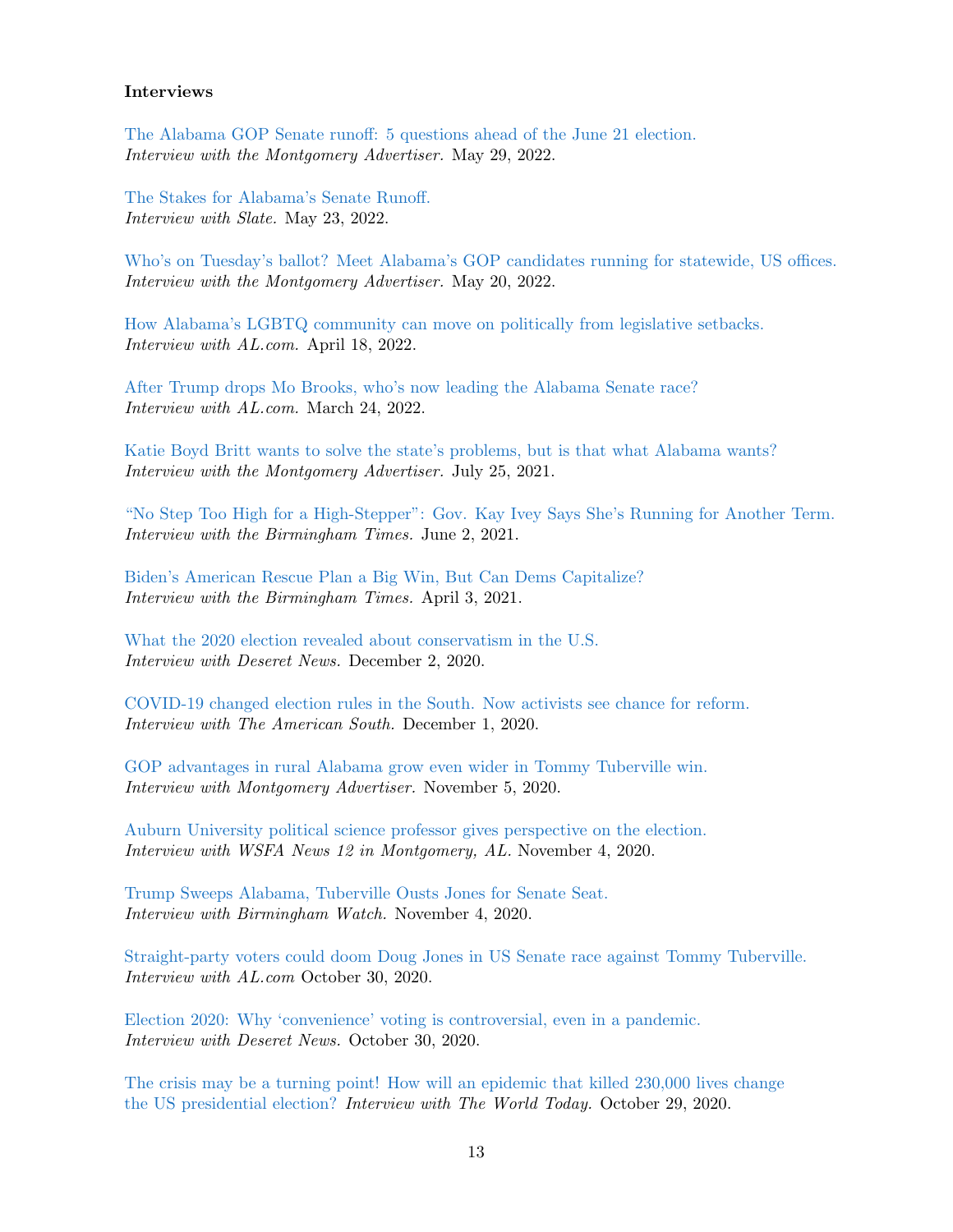[As Tommy Tuberville pitches to Republican base, Doug Jones tries to assemble a coalition.](https://www.montgomeryadvertiser.com/story/news/2020/10/28/alabama-senate-tommy-tuberville-pitches-base-doug-jones-attempts-coalition/3719427001/) Interview with Montgomery Advertiser. October 28, 2020.

[With a Commanding Lead in Polls, Tuberville Shuns Media and Jones While Embracing Trump.](https://birminghamwatch.org/commanding-lead-polls-tuberville-shuns-media-jones-embracing-trump/) Interview with Birmingham Watch. October 27, 2020.

[Doug Jones Faces Long Odds in Keeping Alabama Senate Seat.](https://www.wsj.com/articles/doug-jones-faces-long-odds-in-keeping-alabama-senate-seat-11603731633) Interview with Wall Street Journal. October 26, 2020.

[Ex-Auburn coach Tommy Tuberville's race for US Senate seat short on substance, insiders say.](https://www.usatoday.com/story/sports/2020/10/22/ex-auburn-coach-tommy-tubervilles-race-senate-short-substance/6001429002/) Interview with USA Today. October 22, 2020.

[Republicans Aren't Writing Off Doug Jones. Neither is Jones.](https://about.bgov.com/news/republicans-arent-writing-off-doug-jones-neither-is-jones/) Interview with Bloomberg Government. October 8, 2020.

[Plain Talk with Dr. Ryan Williamson](https://www.youtube.com/watch?v=rawfSzM7rKQ&feature=youtu.be) Interview with Eagle Eye TV. October 5, 2020.

[Could fewer absentee voting restrictions affect Alabama's election?](https://whnt.com/news/could-fewer-absentee-voting-restrictions-affect-alabamas-election/) Interview with WHNT News 19 Huntsville, AL. September 17, 2020.

[Alabama Democrats aim to be heard under new leadership.](https://www.al.com/news/2020/07/alabama-democrats-aim-to-be-heard-under-new-leadership.html) Interview with AL.com. July 26, 2020.

[Trends favor Tommy Tuberville in Senate election, but plenty of questions remain.](https://www.montgomeryadvertiser.com/story/news/2020/07/17/trends-favor-tuberville-senate-election-but-plenty-questions-remain/5450005002/) Interview with Montgomery Advertiser. July 17, 2020.

[Alabama Senate Candidates Take Sharply Different Approaches to Rise in COVID-19 Cases.](https://www.montgomeryadvertiser.com/story/news/2020/06/26/alabama-senate-candidates-take-different-approaches-rise-covid-19-cases-tuberville-sessions-jones/3257189001/) Interview with Montgomery Advertiser. June 26, 2020.

[Political Science Professor Looks at How the Coronavirus Pandemic Will Effect State &](https://www.wltz.com/2020/06/09/political-science-professor-looks-at-how-the-coronavirus-pandemic-will-effect-state-presidential-elections/) [Presidential Elections.](https://www.wltz.com/2020/06/09/political-science-professor-looks-at-how-the-coronavirus-pandemic-will-effect-state-presidential-elections/) Interview with WLTZ First News Columbus, GA. June 9, 2020.

[Political Science professor examines pandemic's effect on state, presidential elections.](https://ocm.auburn.edu/experts/2020/05/211009-election.php) Auburn University Expert Answers. May 21, 2020.

[As Alabama reopens, will people wear masks?](https://www.al.com/news/2020/05/as-alabama-reopens-will-people-wear-masks.html) Interview with AL.com. May 9, 2020.

[¿Podr´a Joe Biden sacar de la Casa Blanca a Donald Trump?](https://www.semana.com/mundo/articulo/quien-es-el-rival-democrata-mas-fuerte-de-trump/656651) Interview with SEMANA Magazine. March 14, 2020.

[Auburn Professor Talks Impeachment.](https://www.eagleeyeauburn.com/article/2020/01/auburn-professor-talks-impeachment) Interview with Eagle Eye TV. January 28, 2020.

['Divided': Auburn Reckons with Impeachment.](https://www.theplainsman.com/article/2020/01/divided-auburn-reckons-with-impeachment1) Interview with The Auburn Plainsman. January 23, 2020.